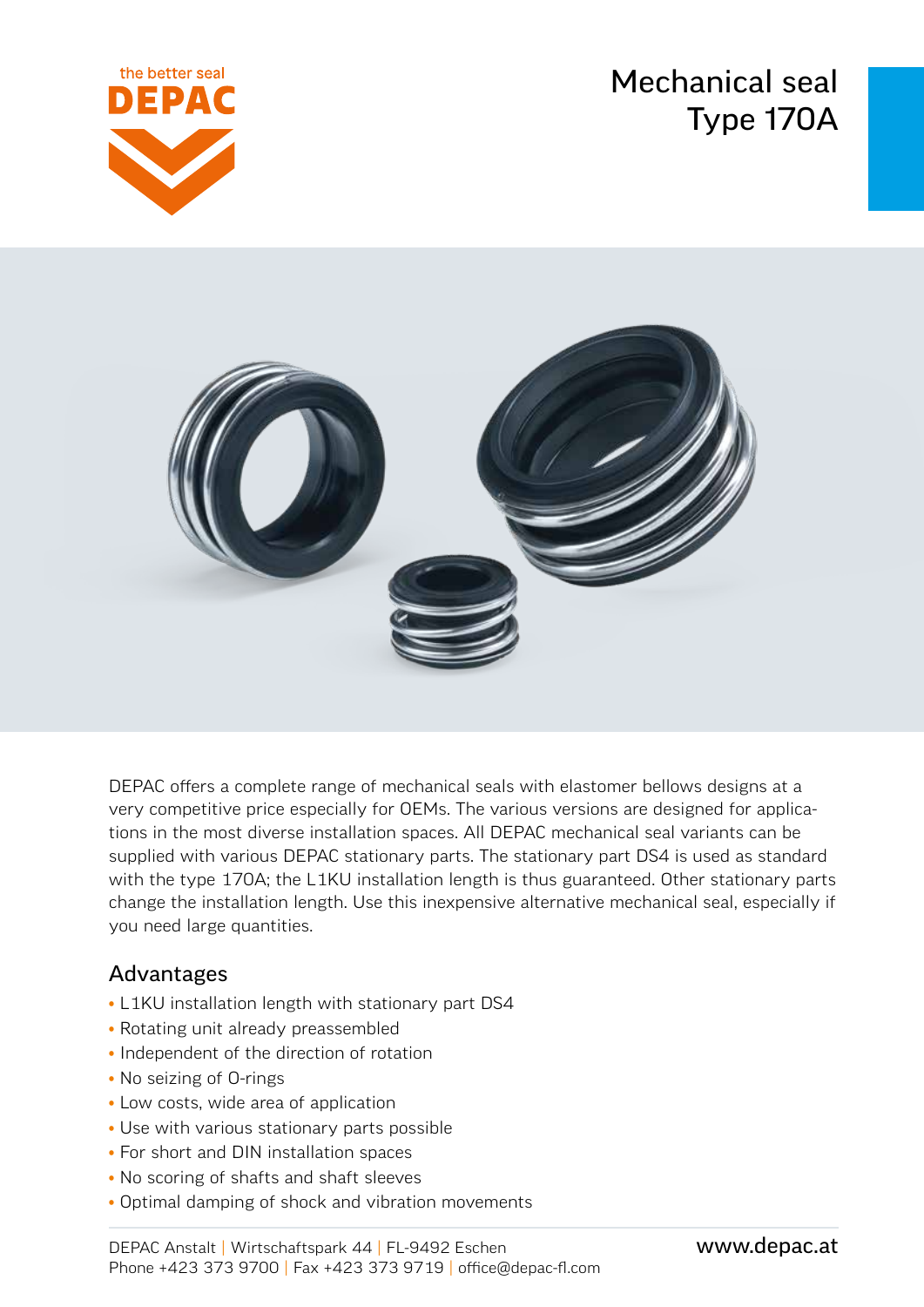## Mechanical seal Type 170A

## Technical specifications

### Area of application\*

| Pressure:      | up to 10 bar           |
|----------------|------------------------|
| Temperature:   | dependent on elastomer |
| Sliding speed: | up to $15 \text{ m/s}$ |

\* The maximum specifications for temperature, pressure and sliding speed apply in each case to independent higher operating conditions. However, this does not mean that the seal will function with all extreme conditions at the same time. If in doubt contact DEPAC.

#### Dimensions

Shaft diameter: 10 – 80 mm

Imperial and special sizes on enquiry

### Bill of materials

| Item               | Description         | Material        |  |  |
|--------------------|---------------------|-----------------|--|--|
| 1.21               | <b>Bellows</b>      | FKM. NBR. EPDM  |  |  |
| 1.20, 1.22         | Angle ring          | 1.4301          |  |  |
| 2.1                | Dynamic seal face   | CA. SC. SSIC    |  |  |
| 5.1                | Spring              | 1.4310          |  |  |
| $\mathsf{X}^\star$ | Stationary part DS4 | CE, SC          |  |  |
|                    | Profile seal        | FKM. EPDM. PTFE |  |  |

\* Not included in the scope of delivery!

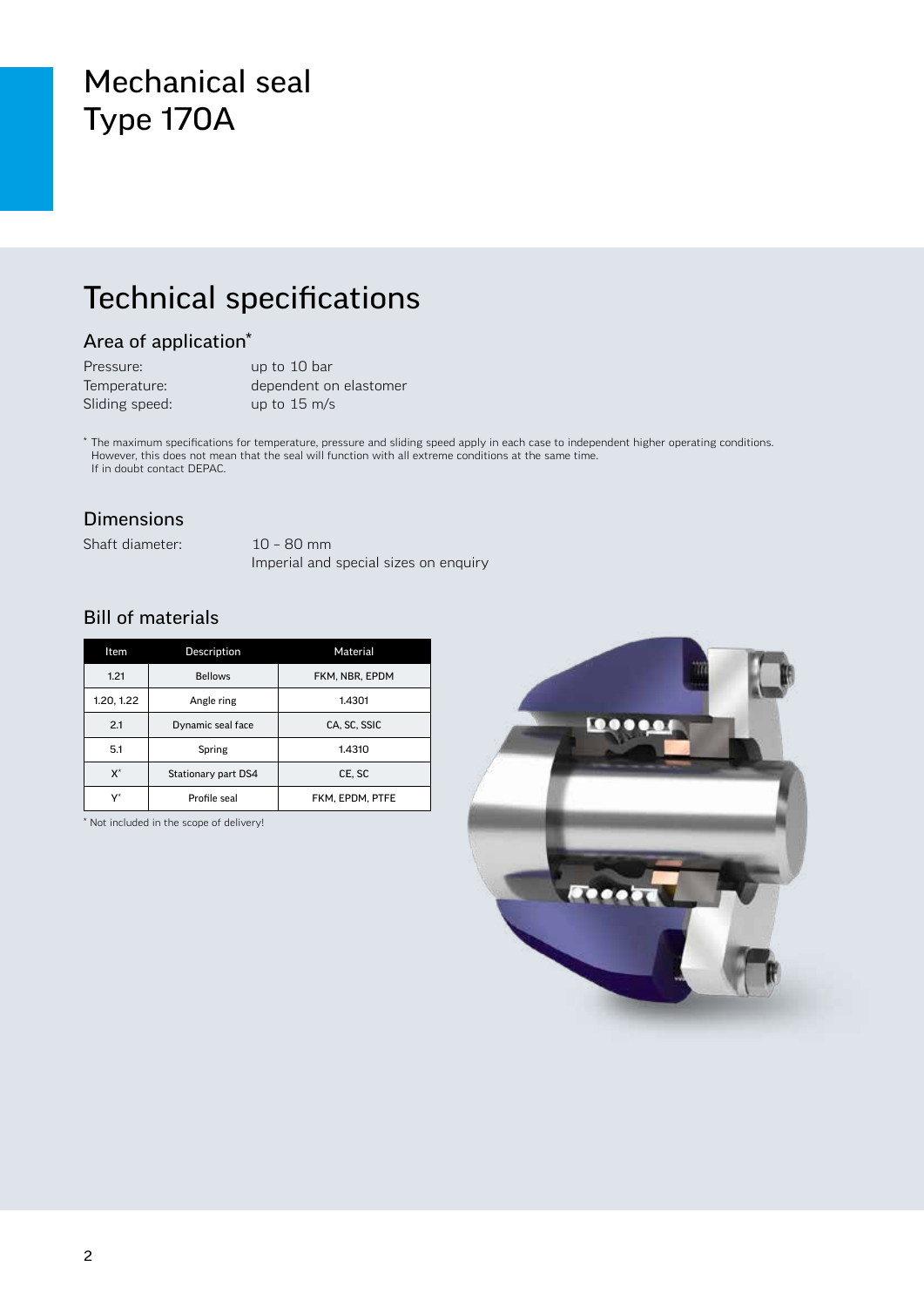## Mechanical seal Type 170A Data sheet



| D <sub>h6</sub> | D <sub>1</sub> | D <sub>2</sub> | D <sub>3</sub> min. | D <sub>7</sub> DIN | L1   | $L$ <sub>DS4</sub> $*$ | L <sub>1</sub> Ku* |
|-----------------|----------------|----------------|---------------------|--------------------|------|------------------------|--------------------|
| 10              | 20.5           | 22.5           | 24.0                | 21                 | 25.9 | 6.6                    | 32.5               |
| 12              | 22.5           | 25.0           | 26.5                | 23                 | 25.9 | 6.6                    | 32.5               |
| 14              | 26.5           | 28.5           | 30.0                | 25                 | 28.4 | 6.6                    | 35.0               |
| 15              | 26.5           | 28.5           | 30.0                | 27                 | 28.4 | 6.6                    | 35.0               |
| 16              | 26.5           | 28.5           | 30.0                | 27                 | 28.4 | 6.6                    | 35.0               |
| 18              | 29.0           | 32.0           | 33.5                | 33                 | 30.0 | 7.5                    | 37.5               |
| 19              | 33.0           | 37.0           | 38.5                | 35                 | 30.0 | 7.5                    | 37.5               |
| 20              | 33.0           | 37.0           | 38.5                | 35                 | 30.0 | 7.5                    | 37.5               |
| 22              | 33.0           | 37.0           | 38.5                | 37                 | 30.0 | 7.5                    | 37.5               |
| 24              | 38.0           | 42.5           | 44.0                | 39                 | 32.5 | 7.5                    | 40.0               |
| 25              | 38.0           | 42.5           | 44.0                | 40                 | 32.5 | 7.5                    | 40.0               |
| 28              | 44.0           | 49.0           | 51.0                | 43                 | 35.0 | 7.5                    | 42.5               |
| 30              | 44.0           | 49.0           | 51.0                | 45                 | 35.0 | 7.5                    | 42.5               |
| 32              | 46.0           | 53.5           | 55.5                | 48                 | 35.0 | 7.5                    | 42.5               |

| D <sub>h6</sub> | $D_1$ | D <sub>2</sub> | D <sub>3</sub> min. | D <sub>7</sub> DIN | Lı   | $LDS4*$ | L <sub>1</sub> Ku* |
|-----------------|-------|----------------|---------------------|--------------------|------|---------|--------------------|
| 33              | 46.0  | 53.5           | 55.5                | 48                 | 35.0 | 7.5     | 42.5               |
| 35              | 50.0  | 57.0           | 59.0                | 50                 | 35.0 | 7.5     | 42.5               |
| 38              | 53.0  | 59.0           | 61.0                | 56                 | 36.0 | 9.0     | 45.0               |
| 40              | 55.0  | 62.0           | 64.0                | 58                 | 36.0 | 9.0     | 45.0               |
| 42              | 58.0  | 65.5           | 67.5                | 61                 | 36.0 | 9.0     | 45.0               |
| 43              | 58.0  | 65.5           | 67.5                | 61                 | 36.0 | 9.0     | 45.0               |
| 45              | 60.0  | 68.0           | 70.0                | 63                 | 36.0 | 9.0     | 45.0               |
| 48              | 63.0  | 70.5           | 72.5                | 66                 | 36.0 | 9.0     | 45.0               |
| 50              | 65.0  | 74.0           | 77.0                | 70                 | 38.0 | 9.5     | 47.5               |
| 53              | 70.0  | 78.5           | 81.5                | 73                 | 36.5 | 11.0    | 47.5               |
| 55              | 72.0  | 81.0           | 84.0                | 75                 | 36.5 | 11.0    | 47.5               |
| 58              | 75.0  | 85.5           | 88.5                | 78                 | 41.5 | 11.0    | 52.5               |
| 60              | 79.0  | 88.5           | 91.5                | 80                 | 41.5 | 11.0    | 52.5               |
|                 |       |                |                     |                    |      |         |                    |

\* Illustration and installation lengths with stationary part DS4

### Dimension table Ø 10 – 60 millimetres